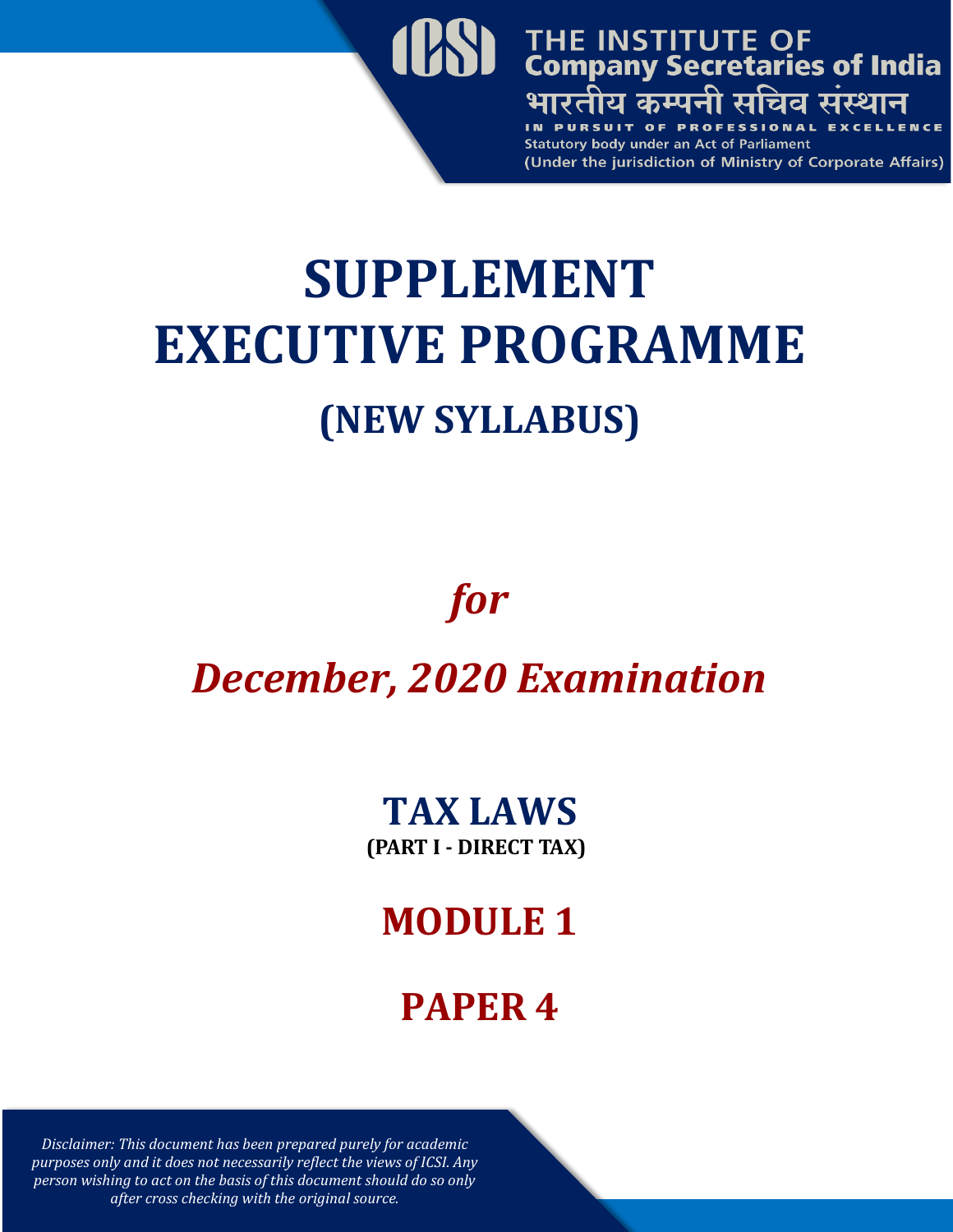#### **EXECUTIVE PROGRAMME**

#### **(NEW SYLLABUS)**

#### **SUPPLEMENT**

#### **FOR**

#### **TAX LAWS**

#### **(Part I - Direct Tax)**

#### **(Relevant for Students appearing in December, 2020 Examination)**

#### **MODULE 1- PAPER 4**

Students appearing in December, 2020 Examination shall note the following:

- 1. For Direct taxes, Finance Act, 2019 is applicable.
- 2. Applicable Assessment year is 2020-21 (Previous Year 2019-20).
- 3. For Indirect Taxes: Goods and Services Tax 'GST' & Customs Law is applicable for Executive Programme (New Syllabus)

Students are also required to update themselves on all the relevant Rules, Notifications, Circulars, Clarifications, etc. issued by the CBDT, CBIC & Central Government, on or before six months prior to the date of the examination.

*Note: The Finance Act, 2019 i.e. Assessment year is 2020-21 (Previous Year 2019-20) is applicable for Direct Tax Part – I for both June 2020 and December 2020 examinations (Which is merged now) . Therefore, the students are advised to refer the study material (i.e. Study material relevant June 2020) only for Direct Tax Part – I (based on Finance Act, 2019) for December 2020 exam. The same is available at ICSI website weblink: https://www.icsi.edu/media/webmodules/TAX\_LAWS\_june2020.pdf*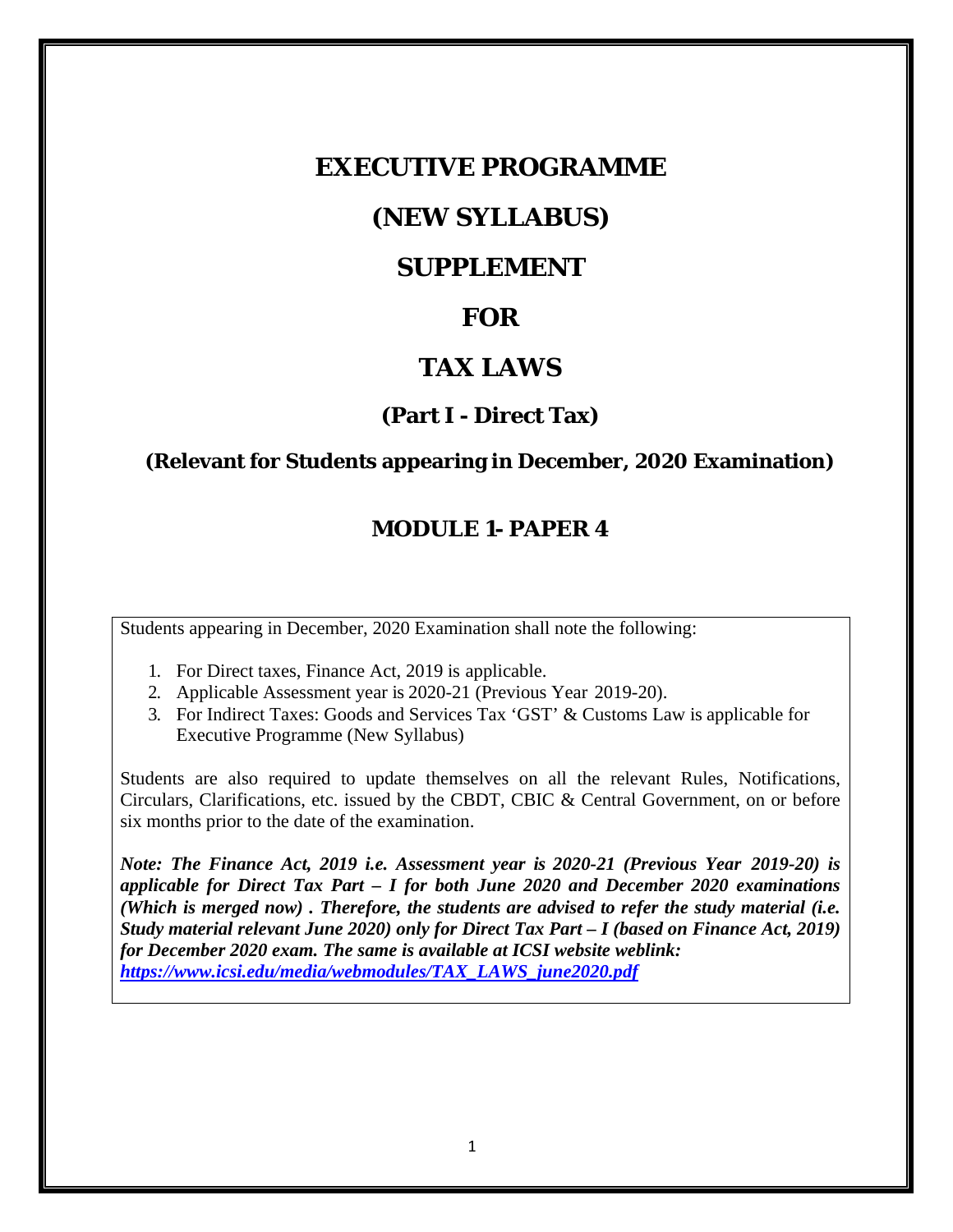| Sr.<br>No. | <b>Amendments to Regulations/Rules/Act/Circular/Notification</b>                                                                                                                                                                                                                                                                                                                                                                                                                                                                                                                                                                                                                                   | Lesson No.                              |
|------------|----------------------------------------------------------------------------------------------------------------------------------------------------------------------------------------------------------------------------------------------------------------------------------------------------------------------------------------------------------------------------------------------------------------------------------------------------------------------------------------------------------------------------------------------------------------------------------------------------------------------------------------------------------------------------------------------------|-----------------------------------------|
| 1.         | Income-tax Deduction from salaries during the Financial Year<br>2019-20 under section 192 of the Income-tax Act, 1961 [Circular<br>No. 4/2020 Dated 16th January, 2020]                                                                                                                                                                                                                                                                                                                                                                                                                                                                                                                            | Lesson<br>9<br>Procedural<br>Compliance |
|            | The Circular contains the rates of deduction of income-tax from the payment<br>of income chargeable under the head "Salaries" during the financial year<br>2019-20 and explains certain related provisions of the Act and Income-tax<br>Rules, 1962.                                                                                                                                                                                                                                                                                                                                                                                                                                               |                                         |
|            | https://www.incometaxindia.gov.in/communications/circular/circular_no_<br>4 2020.pdf                                                                                                                                                                                                                                                                                                                                                                                                                                                                                                                                                                                                               |                                         |
| 2.         | <b>CBDT - e-Assessment Scheme, 2019</b><br>The National E-Assessment center has extended the time limit for filing of<br>responses to notices issued under Section $142(1)$ of the Income Tax Act, $1961$<br>under the e-assessment scheme 2019. For the notices issued up to December<br>24, 2019, the last date to file the response has been extended up to January<br>10, 2020.                                                                                                                                                                                                                                                                                                                | Lesson<br>9<br>Procedural<br>Compliance |
|            | With a view to provide relief to the taxpayers and tax professionals and to<br>facilitate compliance with respect to e-Assessment proceedings under E-<br>assessment Scheme, 2019, the time limit for filing of the response to notices<br>under section $142(1)$ of the Income-tax Act issued up to $24.12.2019$ by the<br>National e-Assessment Centre is extended up to 10.01.2020 or time given in<br>such notices, whichever is later.                                                                                                                                                                                                                                                        |                                         |
|            | https://www.incometaxindia.gov.in/Lists/Latest%20News/Attachments/36<br>9/Extension of time limit for filing response 24 12 19.pdf                                                                                                                                                                                                                                                                                                                                                                                                                                                                                                                                                                 |                                         |
| 3.         | Notification No. 8/2020 Dated 29th January, 2020<br>The Central Board of Direct Taxes hereby makes the Income-tax (3rd<br>Amendment) Rules, 2020 which shall come into force on the date of their<br>publication in the Official Gazette.                                                                                                                                                                                                                                                                                                                                                                                                                                                          | Lesson 4<br>Part III<br><b>PGBP</b>     |
|            | In the Income-tax Rules, 1962 (i) after rule 6ABB, the following rule shall be<br>inserted and shall be deemed to have been inserted from the 1st day of<br>September, 2019, namely:-<br>"Other electronic modes                                                                                                                                                                                                                                                                                                                                                                                                                                                                                   |                                         |
|            | <b>6ABBA.</b> The following shall be the other electronic modes for the purposes<br>of clause (d) of first proviso to section 13A, clause (f) of sub-section (8) of<br>section 35AD, sub-section (3), sub-section (3A), proviso to subsection (3A)<br>and sub-section $(4)$ of section $40A$ , second proviso to clause $(1)$ of Section $43$ ,<br>sub-section $(4)$ of section $43CA$ , proviso to sub-section $(1)$ of section $44AD$ ,<br>second proviso to sub-section (1) of section 50C, second proviso to sub-clause<br>(b) of clause $(x)$ of sub-section $(2)$ of section 56, clause (b) of first proviso of<br>clause (i) of Explanation to section 80JJAA, section 269SS, section 269ST |                                         |
|            | and section 269T, namely:-<br>(a) Credit Card;<br>(b) Debit Card;<br>(c) Net Banking;<br>(d) IMPS (Immediate Payment Service);                                                                                                                                                                                                                                                                                                                                                                                                                                                                                                                                                                     |                                         |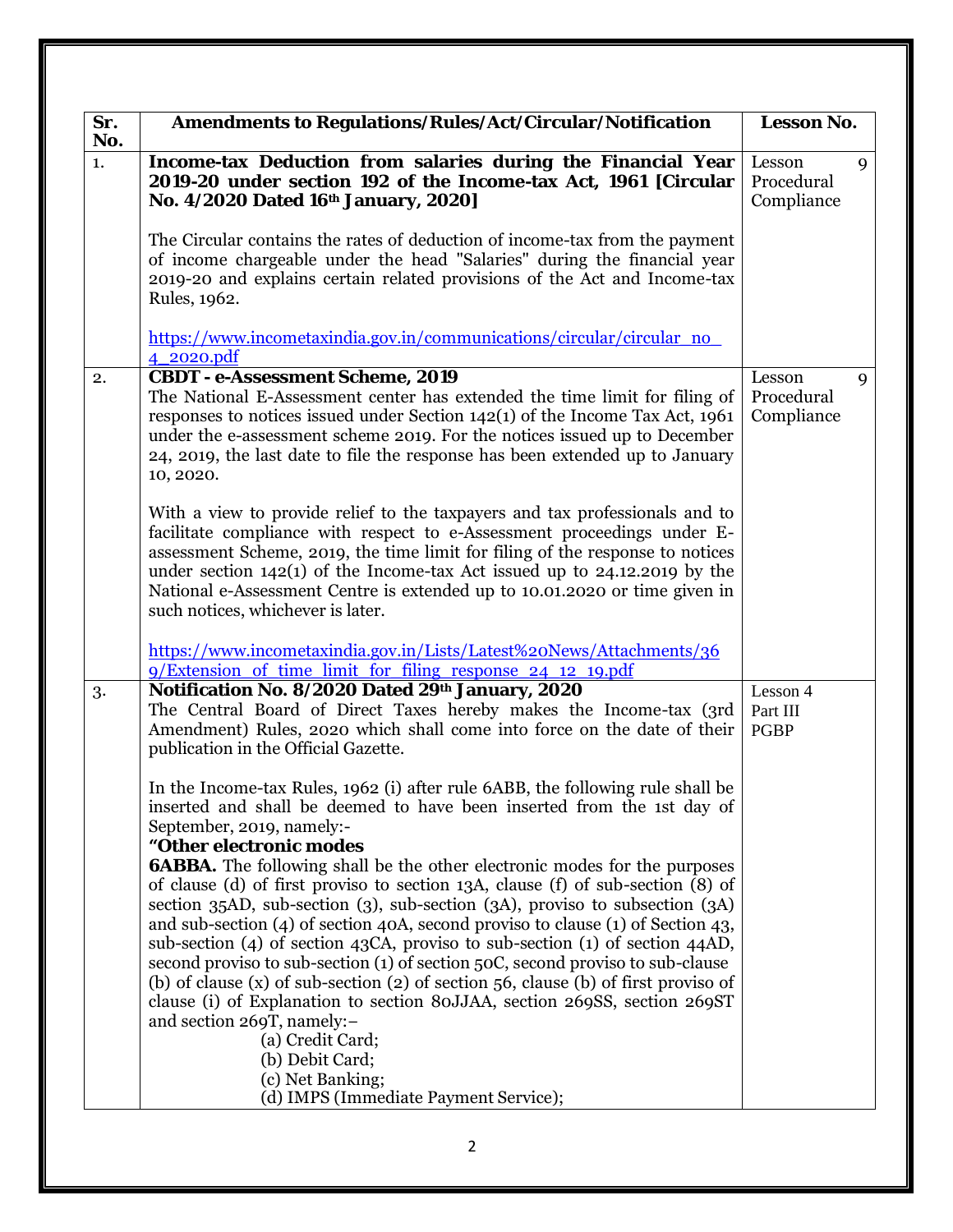|    | (e) UPI (Unified Payment Interface);<br>(f) RTGS (Real Time Gross Settlement);<br>(g) NEFT (National Electronic Funds Transfer), and<br>(h) BHIM (Bharat Interface for Money) Aadhar Pay";<br>Accordingly, rule 6ABBA specify other electronic mode of payment as specify<br>above for the purpose of various section specified above.<br>https://www.incometaxindia.gov.in/communications/notification/notification_08_20<br>20.pdf                                                                                                                                                                                                                                                                                                              |                                                |
|----|---------------------------------------------------------------------------------------------------------------------------------------------------------------------------------------------------------------------------------------------------------------------------------------------------------------------------------------------------------------------------------------------------------------------------------------------------------------------------------------------------------------------------------------------------------------------------------------------------------------------------------------------------------------------------------------------------------------------------------------------------|------------------------------------------------|
| 4. | Notification No. 7/2020 Dated 28th January, 2020                                                                                                                                                                                                                                                                                                                                                                                                                                                                                                                                                                                                                                                                                                  | Lesson 4 Part III                              |
|    | M/s. Institute of Pesticide Formulation Technology, Gurugram (PAN:<br>AAATI0389Q) has been approved by the Central Government for the<br>purpose of clause (ii) of sub-section (1) of section 35 of the Income-tax Act,<br>1961 (said Act), read with Rules 5C and 5D of the Income-tax Rules, 1962<br>(said Rules), from Assessment year 2019-2020 and onwards under the<br>category of "Research Association" subject to the certain conditions.                                                                                                                                                                                                                                                                                                | <b>PGBP</b>                                    |
|    | Accordingly, any donation made to M/s. Institute of Pesticide Formulation<br>Technology for conducting scientific research will qualify for deduction u/s<br>35(1)(ii) of the Income Tax Act, 1961.                                                                                                                                                                                                                                                                                                                                                                                                                                                                                                                                               |                                                |
|    | https://www.incometaxindia.gov.in/communications/notification/notification_07_20<br>20.pdf                                                                                                                                                                                                                                                                                                                                                                                                                                                                                                                                                                                                                                                        |                                                |
| 5. | <b>CBDT</b> has issued a Procedure of PAN allotment through Common<br>Application Form (CAF) along with registration of Foreign<br>Portfolio Investors (FPIs) with SEBI under the Department of<br><b>Economic Affairs and KYC for opening Bank and Demat Account</b><br>[Notification No. 11/2020 Dated 7th February, 2020]                                                                                                                                                                                                                                                                                                                                                                                                                      | Lesson<br>9<br>Procedural<br>Compliance        |
|    | A Common Application Form (CAF) for the purpose of registration, the<br>opening of bank and Demat accounts and application for Permanent Account<br>Number (PAN) has been notified for the Foreign Portfolio Investors (FPIs) in<br>India by the Ministry of Finance, Department of Economic Affairs (SEBI).<br>Application for allotment of Permanent Account Number (PAN) will be<br>uploaded in CAF as specified by the Ministry of Finance, Department of<br>Economic Affairs (SEBI). After due examination and generation of FPI<br>Registration certificate, SEBI will forward data in form 49AA to prescribed<br>Income Tax Authority through the signature of Authorised Signatories of its<br>Designated Depository Participants (DDPs). |                                                |
|    | https://www.incometaxindia.gov.in/communications/notification/notification 11 20<br>20.pdf                                                                                                                                                                                                                                                                                                                                                                                                                                                                                                                                                                                                                                                        |                                                |
| 6. | Notification No. 10/2020 Dated 12th February, 2020<br>The Central Board of Direct Taxes hereby makes the Income-tax (4th<br>Amendment) Rules, 2020 which shall come into force on the 1st day of April,<br>2020.                                                                                                                                                                                                                                                                                                                                                                                                                                                                                                                                  | Lesson 2<br>Basic<br>concepts<br>of Income Tax |
|    | In the Income-tax Rules, 1962, after rule 21AD, the rule 21AE and 21AF has<br>been inserted, namely:                                                                                                                                                                                                                                                                                                                                                                                                                                                                                                                                                                                                                                              | $\&$<br>Lesson 8<br>Classification             |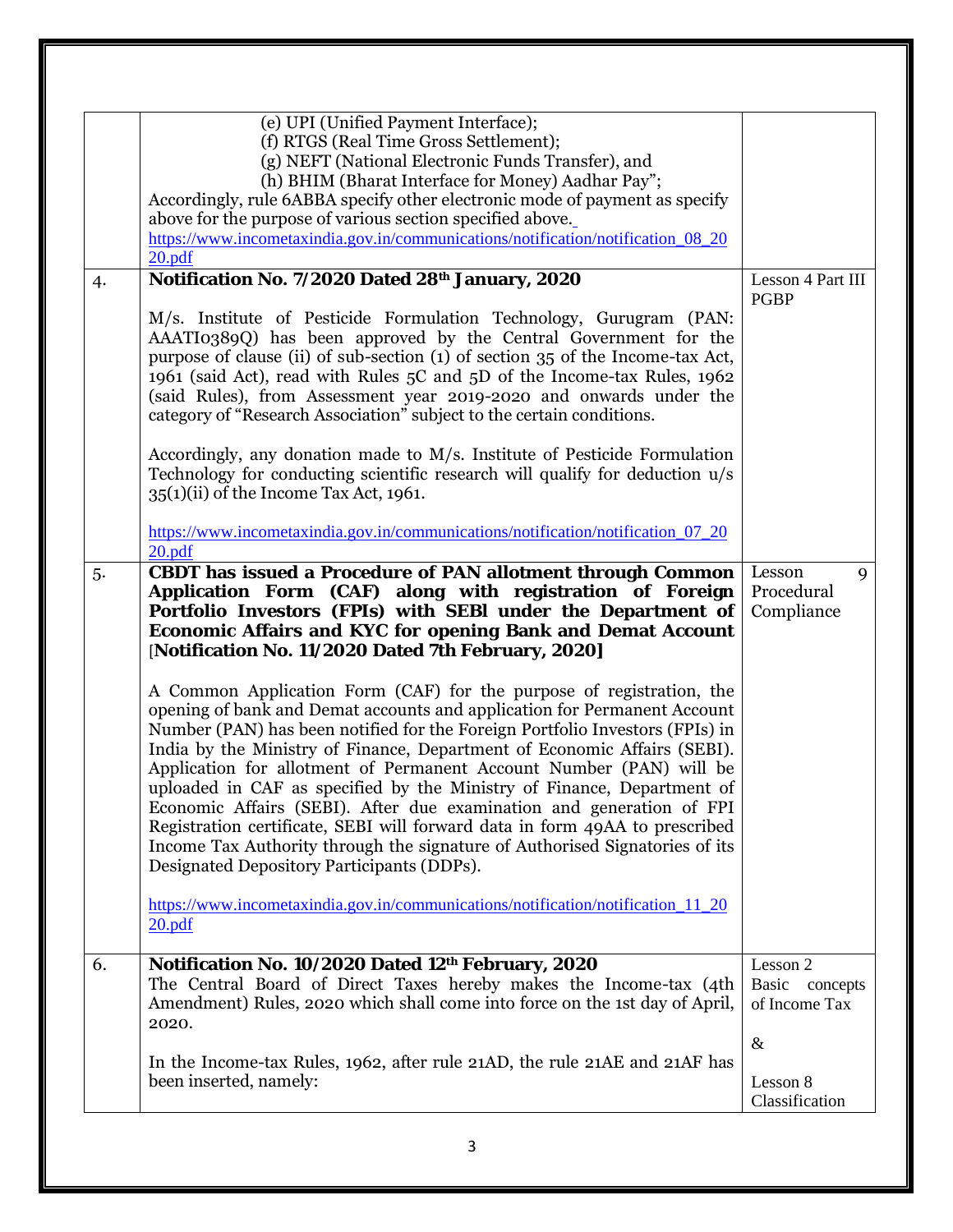|    | "21AE. Exercise of option under sub-section (5) of section 115BAA - The<br>option to be exercised in accordance with the provisions of sub-section (5) of<br>section 115BAA by a person, being a domestic company, for any previous year<br>relevant to the assessment year beginning on or after the 1st day of April,<br>2020, shall be in Form No. 10-IC.<br>$21AF$ . Exercise of option under sub-section $(7)$ of section 115BAB. The option<br>to be exercised in accordance with the provisions of sub-section $(7)$ of section<br>115BAB by a person, being a domestic company, for any previous year<br>relevant to the assessment year beginning on or after the 1st day of April,<br>2020, shall be in Form No. 10-ID.<br>Accordingly, the domestic company opting for concessional rate of tax as<br>specified in section 115BAA / 115BAB shall filed Form No. 10-IC / 10-ID<br>electronically as specified in rule 21AE / 21AF of the Income Tax Rules, 1962.<br>https://www.incometaxindia.gov.in/communications/notification/notification 10<br>2020.pdf | and<br>Tax<br>Incidence<br>on<br>Companies |
|----|-------------------------------------------------------------------------------------------------------------------------------------------------------------------------------------------------------------------------------------------------------------------------------------------------------------------------------------------------------------------------------------------------------------------------------------------------------------------------------------------------------------------------------------------------------------------------------------------------------------------------------------------------------------------------------------------------------------------------------------------------------------------------------------------------------------------------------------------------------------------------------------------------------------------------------------------------------------------------------------------------------------------------------------------------------------------------|--------------------------------------------|
| 7. | Notification No. 12/2020 Dated 17th February, 2020                                                                                                                                                                                                                                                                                                                                                                                                                                                                                                                                                                                                                                                                                                                                                                                                                                                                                                                                                                                                                      | Lesson 4<br>Part V                         |
|    | The Central Government, hereby makes the Income tax Amendment (6th<br>Amendment), Rules, 2020 which shall come into force from the 1st day of<br>April, 2020.                                                                                                                                                                                                                                                                                                                                                                                                                                                                                                                                                                                                                                                                                                                                                                                                                                                                                                           | Income<br>from<br>Other Sources            |
|    | In the Income-tax Rules, 1962, in rule 11 UAC, in the Explanation, for clause<br>(b), the following clause shall be substituted, namely:                                                                                                                                                                                                                                                                                                                                                                                                                                                                                                                                                                                                                                                                                                                                                                                                                                                                                                                                |                                            |
|    | (b) "unauthorised colony" means a colony or development comprising of a<br>contiguous area, where no permission has been obtained for approval of<br>layout plan or building plans and has been identified for regularisation of<br>such colony in pursuance to the notification number $S.O. 683(E)$ , dated the<br>24th March, 2008, of the Delhi Development Authority.                                                                                                                                                                                                                                                                                                                                                                                                                                                                                                                                                                                                                                                                                              |                                            |
|    | Accordingly, section 56(2)(x) shall not apply to immovable property being<br>land or building or both, received by a resident of an <b>unauthorised colony</b><br>in the National Capital Territory of Delhi where the Central Government by<br>notification in the Official Gazettee, regularised the transactions of such<br>immovable property based on the latest Power of Attorney, Agreement to<br>Sale, Will, possession letter and other documents including documents<br>evidencing payment of consideration for conferring or recognising right of<br>ownership or transfer or mortgage in regard to such immovable property in<br>favour of such resident.                                                                                                                                                                                                                                                                                                                                                                                                   |                                            |
|    | https://www.incometaxindia.gov.in/communications/notification/notification 12 20<br>20.pdf                                                                                                                                                                                                                                                                                                                                                                                                                                                                                                                                                                                                                                                                                                                                                                                                                                                                                                                                                                              |                                            |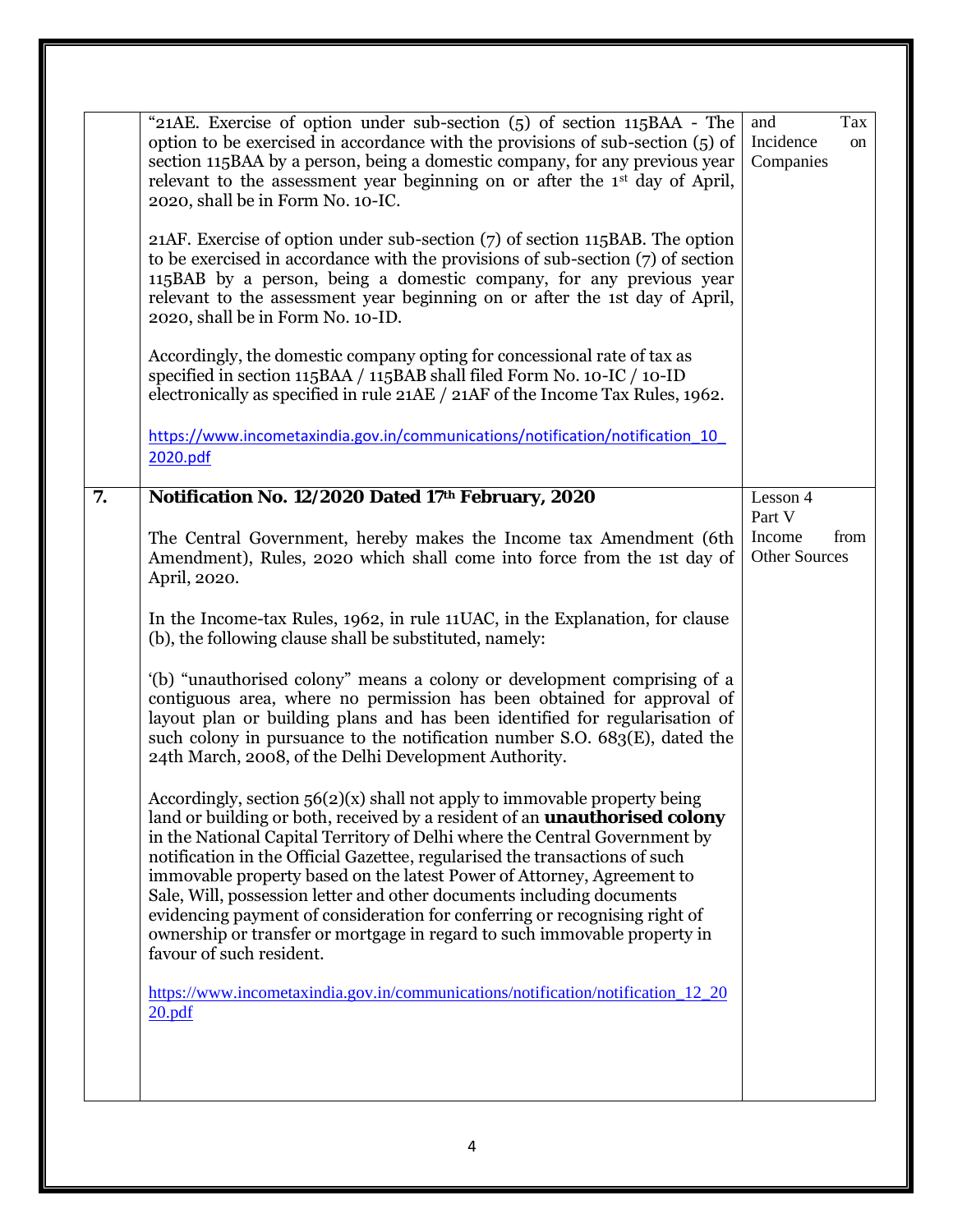| 8. | Corrigendum to Circular No. 4 of 2020 dated 20th January, 2020<br>regarding Income-Tax Deduction from Salaries during the<br>Financial Year 2019-2020 under Section 192 of the Income-Tax<br>Act, 1961                                                                                                                                                                                                                                                                                                                                                                                                                                                                                                                | Lesson 9<br>Procedural<br>Compliance |
|----|-----------------------------------------------------------------------------------------------------------------------------------------------------------------------------------------------------------------------------------------------------------------------------------------------------------------------------------------------------------------------------------------------------------------------------------------------------------------------------------------------------------------------------------------------------------------------------------------------------------------------------------------------------------------------------------------------------------------------|--------------------------------------|
|    | In Circular No.04/2020 dated 16th January, 2020 on the above mentioned<br>subject, it is to state that Para 3.1 under heading "Method of Tax Collection"<br>is modified as below:                                                                                                                                                                                                                                                                                                                                                                                                                                                                                                                                     |                                      |
|    | <b>For sentence 3 of Para 3.1:</b> No tax, however, will be required to be<br>deducted at source in a case unless the estimated salary income including the<br>value of perquisites, for the Financial Year exceeds Rs 2,50,000 or Rs<br>3,00,000 or Rs 5,00,000, as the case may be, depending upon the age of the<br>employee."                                                                                                                                                                                                                                                                                                                                                                                     |                                      |
|    | May be read as: "No tax, however, will be required to be deducted at source<br>in a case unless the estimated salary income including the value of<br>perquisites is taxable after giving effect to the exemptions, deductions and<br>relief as applicable."                                                                                                                                                                                                                                                                                                                                                                                                                                                          |                                      |
|    | Accordingly, as per corrigendum issued, the TDS on salary is required to be<br>deducted if estimated salary income including the value of perquisites is<br>taxable after giving effect to the exemptions, deductions and relief as<br>applicable.                                                                                                                                                                                                                                                                                                                                                                                                                                                                    |                                      |
|    | https://www.incometaxindia.gov.in/communications/circular/corrignedum<br>$cir4$ 2020.pdf                                                                                                                                                                                                                                                                                                                                                                                                                                                                                                                                                                                                                              |                                      |
| 9. | Circular No. 8 of 2020 dated 13th April, 2020 -Clarification<br>regarding short deduction of TDS/TCS due to increase in rates of<br>surcharge by Finance (No.2) Act.                                                                                                                                                                                                                                                                                                                                                                                                                                                                                                                                                  | Lesson 9<br>Procedural<br>Compliance |
|    | The Finance Act, 2019 provided for increase in the rate of surcharge. The<br>enhanced rates of surcharge were applicable from the 1st day of April, 2019<br>for previous year 2019-20 relevant to assessment year 2020-21. Accordingly,<br>TDS/TCS under various provisions of the Income-tax Act is required to be<br>deducted / collected after taking into account the enhanced rate of surcharge.                                                                                                                                                                                                                                                                                                                 |                                      |
|    | Several cases have come to the notice of the Central Government wherein<br>deductor / collectors were held to be an assessee in default for short<br>deduction of TDS/short collection of TCS in cases where final transaction was<br>done before laying of the Finance (No.2) Bill, 2019 in the Parliament, i.e. 5th<br>July, 2019. Since the transaction was completed before the rates of enhanced<br>surcharge were announced and the concerned deductee/payee is required to<br>furnish their Income-tax return for the relevant assessment year, it has been<br>requested that in such cases, deductor or collector should not be held to be an<br>assessee in default under section 201 of the Income-tax Act. |                                      |
|    | The Board clarified that a person responsible for deduction/collection of tax<br>under any provision of the Income-tax Act will not be considered to be an<br>assessee in default in respect of transactions where:<br>a) such transaction has been completed and entire payment has been                                                                                                                                                                                                                                                                                                                                                                                                                             |                                      |
|    | 5                                                                                                                                                                                                                                                                                                                                                                                                                                                                                                                                                                                                                                                                                                                     |                                      |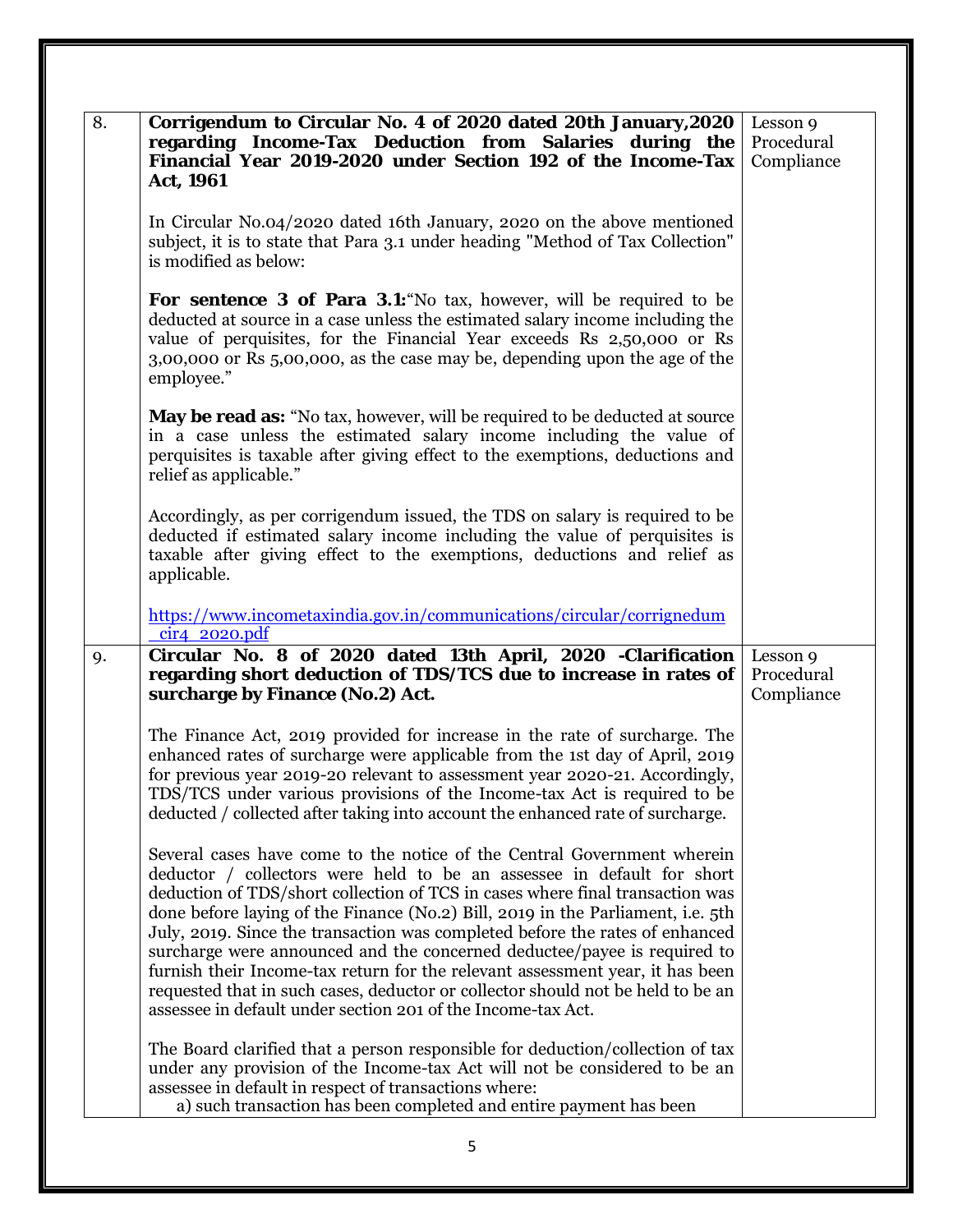|     | made to the deductee/payee on or before 5th July, 2019 and there is<br>no subsequent transaction between the deductor/collector and the<br>deductee/payee in the financial year 2019-20 from which the shortfall<br>of tax could have been deducted/collected by the deductor/collector;<br>b) TDS has been deducted or TCS has been collected by such<br>deductor/collector on such sum as per the rates in force as per the<br>provisions prior to the enactment of the Act;<br>c) such tax deducted or collected has been deposited in the account of<br>Central Government by the deductor/collector on or before the due<br>date of depositing the same;<br>d) TDSITCS statement has been furnished by such person on before the<br>due date of filing of the said statement.<br>The above relaxation does not absolve the deductee/payee to pay proper tax<br>including enhanced surcharge by advance tax or self-assessment tax and file<br>return of income after paying such tax.<br>https://www.incometaxindia.gov.in/communications/circular/circular 8 2<br>020.pdf                                                                                                                       |                                                                         |
|-----|-------------------------------------------------------------------------------------------------------------------------------------------------------------------------------------------------------------------------------------------------------------------------------------------------------------------------------------------------------------------------------------------------------------------------------------------------------------------------------------------------------------------------------------------------------------------------------------------------------------------------------------------------------------------------------------------------------------------------------------------------------------------------------------------------------------------------------------------------------------------------------------------------------------------------------------------------------------------------------------------------------------------------------------------------------------------------------------------------------------------------------------------------------------------------------------------------------|-------------------------------------------------------------------------|
| 10. | Clarifications in respect of prescribed electronic modes under<br>section 269SU of the Income-tax Act, 1961 [Circular No. 12 dated<br>20th May, 2020]<br>In furtherance to the declared policy objective of the Government to<br>encourage digital transactions and move towards a less-cash economy, a new<br>provision namely Section 269SU was inserted vide the Finance (No.2) Act<br>per<br>which person carrying<br>on<br>business<br>and having<br>2019<br>as<br>sales/turnover/gross receipts from business of more than Rs 50 crores in the<br>immediately preceding previous year to mandatorily provide facilities for<br>accepting payments through prescribed electronic modes.<br>It is hereby further clarified that the provisions of section 269SU of the Act<br>shall not be applicable to a specified person having only B2B transactions<br>(i.e. no transaction with retail customer/consumer) if at least 95% of<br>aggregate of all amounts received during the previous year, including amount<br>received for sales, turnover or gross receipts, are by any mode other than<br>cash.<br>https://www.incometaxindia.gov.in/communications/circular/circular_no<br>12_2020.pdf | Lesson 4 Part III<br><b>PGBP</b>                                        |
| 11. | Notification No. 24/2020 [Dated 8th May, 2020]                                                                                                                                                                                                                                                                                                                                                                                                                                                                                                                                                                                                                                                                                                                                                                                                                                                                                                                                                                                                                                                                                                                                                        | Lesson 6                                                                |
|     | The Central Government hereby notifies "SHRI RAM JANMABHOOMI<br>TEERTH KSHETRA" (PAN: AAZTS6197B) to be place of historic importance<br>and a place of public worship of renown for the purposes of the section<br>$80(G)(2)(b)$ from the year F.Y. 2020-2021, relevant to the Assessment Year<br>2021-2022.<br>https://www.incometaxindia.gov.in/communications/notification/notificati<br><u>on 24 2020.pdf</u>                                                                                                                                                                                                                                                                                                                                                                                                                                                                                                                                                                                                                                                                                                                                                                                     | Deduction<br>from<br>Gross<br>Total<br>Income<br>& Rebate and<br>Relief |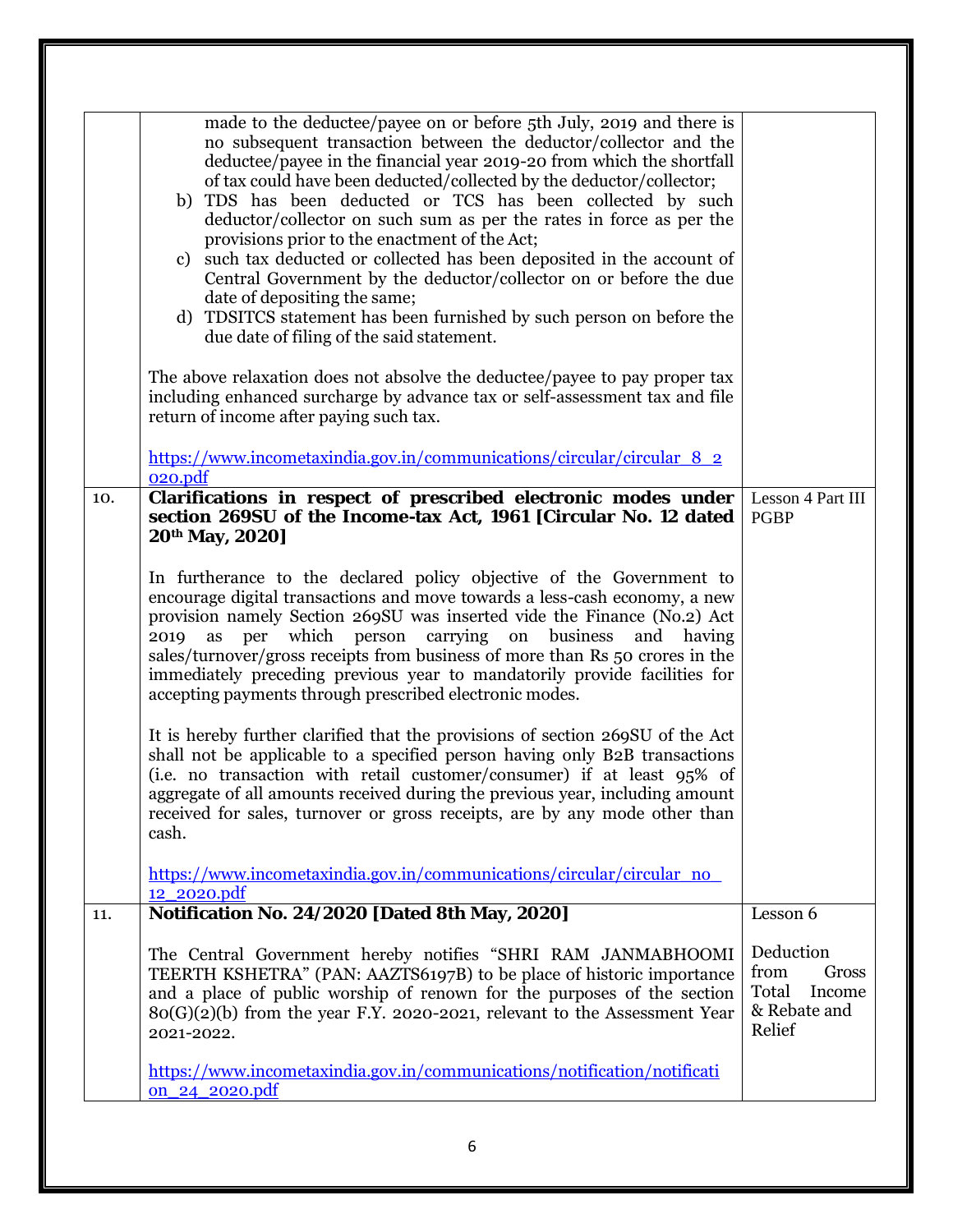| 12. | Clarifications in respect of prescribed electronic modes under section 269SU of<br>the Income-tax Act, 1961 [Circular No. 12 dated May 20, 2020]                                                                                                                                                                                                                                                                                                                                                                                                                                                                                                                                                                                                           | Lesson 4<br>Part III<br>PGBP                                           |
|-----|------------------------------------------------------------------------------------------------------------------------------------------------------------------------------------------------------------------------------------------------------------------------------------------------------------------------------------------------------------------------------------------------------------------------------------------------------------------------------------------------------------------------------------------------------------------------------------------------------------------------------------------------------------------------------------------------------------------------------------------------------------|------------------------------------------------------------------------|
|     | To encourage digital transactions and move towards a less-cash economy, a new<br>provision namely Section 269SU was inserted in the Income-tax Act, 1961 ("the<br>Act"), vide the Finance (No.2) Act 2019 which requires every person carrying on<br>business and having sales/turnover/gross receipts from business of more than Rs 50<br>Crores ("specified person") in the immediately preceding previous year to<br>mandatorily provide facilities for accepting payments through prescribed electronic<br>modes.                                                                                                                                                                                                                                      |                                                                        |
|     | The following were notified vide notification no. 105/2019 dated 30.12.2019 as<br>prescribed electronic modes:                                                                                                                                                                                                                                                                                                                                                                                                                                                                                                                                                                                                                                             |                                                                        |
|     | Debit Card powered by RuPay;<br>(i)                                                                                                                                                                                                                                                                                                                                                                                                                                                                                                                                                                                                                                                                                                                        |                                                                        |
|     | Unified Payments Interface (UPI) (BHIM-UPI); and<br>(ii)                                                                                                                                                                                                                                                                                                                                                                                                                                                                                                                                                                                                                                                                                                   |                                                                        |
|     | (iii)<br>Unified Payments Interface Quick Response Code (UPI QR Code)<br>(BHIM-UPI QR Code)                                                                                                                                                                                                                                                                                                                                                                                                                                                                                                                                                                                                                                                                |                                                                        |
|     | Representations have been received stating that the above requirement of mandatory<br>facility for payments through the prescribed electronic modes is generally applicable<br>in B2C (Business to Consumer) businesses, which directly deal with retail<br>customers. Moreover, since the prescribed electronic modes have a maximum<br>payment limit per transaction or per day they are not so relevant to B2B (Business to<br>Business) businesses, which generally receive large payments through other<br>electronic modes of payment such as NEFT or RTGS. Mandating such businesses to<br>provide the facility for accepting payments through prescribed electronic modes<br>would cause administrative inconvenience and impose additional costs. |                                                                        |
|     | In view of the above, it is hereby clarified that the provisions of section 269SU of the<br>Act shall not be applicable to a specified person having only B2B transactions (i.e.<br>no transaction with retail customer/consumer) if at least 95% of aggregate of all<br>amounts received during the previous year, including amount received for sales,<br>turnover or gross receipts, are by any mode other than cash.                                                                                                                                                                                                                                                                                                                                   |                                                                        |
|     | Accordingly, providing facility for accepting payments through above electronic<br>mode is not applicable to a specified person having B2B transactions if 95% of<br>amount received are by any mode other than cash.                                                                                                                                                                                                                                                                                                                                                                                                                                                                                                                                      |                                                                        |
| 13. | https://incometaxindia.gov.in/communications/circular/circular_no_12_2020.pdf<br>Notification No. 26/2020 [Dated May 21, 2020]                                                                                                                                                                                                                                                                                                                                                                                                                                                                                                                                                                                                                             | Lesson 3                                                               |
|     | The Central Government hereby notifies, for the purposes of clause (46) of section<br>10, 'Kerala Cooperative Development and Welfare Fund Board', Trivandrum (PAN<br>AACTT3875A), a Board constituted by the Government of Kerala, in respect of the<br>following specified income arising to that Board, namely:<br>a) Membership Fees;<br>b) Annual Renewal Fees;                                                                                                                                                                                                                                                                                                                                                                                       | which<br>Incomes<br>do<br>form<br>not<br>Total<br>of<br>part<br>Income |
|     | c) Risk Fund Contribution and Assistance; and<br>Interest earned on (a) to (c) above.<br>d)                                                                                                                                                                                                                                                                                                                                                                                                                                                                                                                                                                                                                                                                |                                                                        |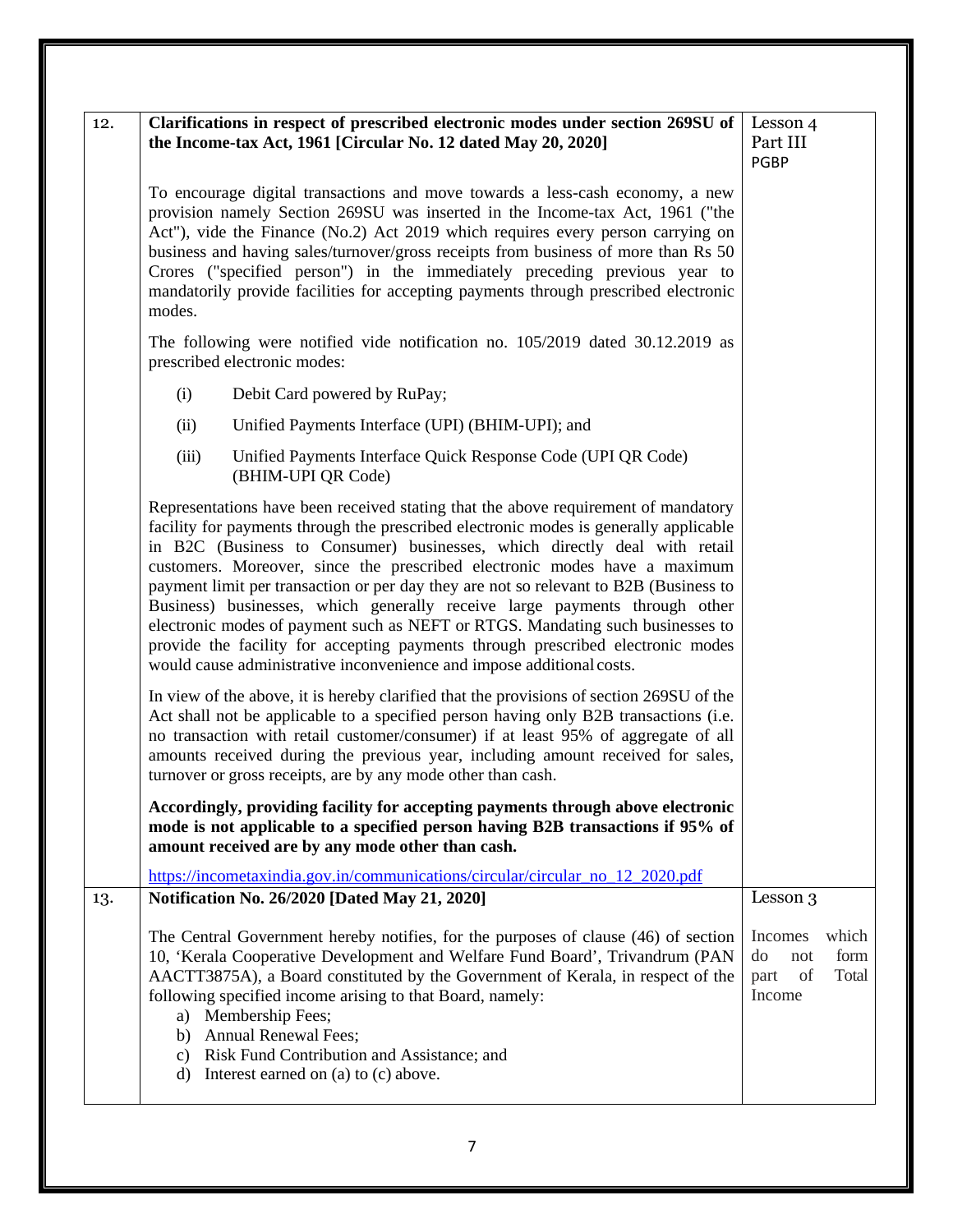|     | This notification shall be effective subject to the conditions that Kerala Cooperative<br>Development and Welfare Fund Board,-<br>a) shall not engage in any commercial activity;<br>b) activities and the nature of the specified income shall remain unchanged<br>throughout the financial years;<br>shall file return of income in accordance with the provision of clause (g) of<br>$\mathcal{C}$ )<br>sub-section (4C) of section 139 of the Income-tax Act, 1961; and<br>shall file the audit report along with return, duly verified by the accountant<br>d)<br>as provided in explanation to section 288(2) of the Income-tax Act, 1961<br>along with a certificate from the chartered accountant that the above<br>conditions are satisfied.                                                                                                                                                                                                                                                                                                                                                                                                                                    |                                                                     |
|-----|------------------------------------------------------------------------------------------------------------------------------------------------------------------------------------------------------------------------------------------------------------------------------------------------------------------------------------------------------------------------------------------------------------------------------------------------------------------------------------------------------------------------------------------------------------------------------------------------------------------------------------------------------------------------------------------------------------------------------------------------------------------------------------------------------------------------------------------------------------------------------------------------------------------------------------------------------------------------------------------------------------------------------------------------------------------------------------------------------------------------------------------------------------------------------------------|---------------------------------------------------------------------|
|     | This notification shall apply with respect to the assessment years 2019-2020, 2020-<br>2021, 2021-2022, 2022-2023 and 2023-2024.                                                                                                                                                                                                                                                                                                                                                                                                                                                                                                                                                                                                                                                                                                                                                                                                                                                                                                                                                                                                                                                         |                                                                     |
|     | Accordingly, the Kerala Cooperative Development and Welfare Fund Board<br>has been notified by the Central Government for the purpose of Section 10(46)<br>and is eligible for exemption under Income Tax Act, 1961 subject to conditions<br>as mentioned above.<br>https://www.incometaxindia.gov.in/communications/notification/notification 26 20<br>20.pdf                                                                                                                                                                                                                                                                                                                                                                                                                                                                                                                                                                                                                                                                                                                                                                                                                           |                                                                     |
| 14. | Notification No. 27/2020 [Dated May 27, 2020]                                                                                                                                                                                                                                                                                                                                                                                                                                                                                                                                                                                                                                                                                                                                                                                                                                                                                                                                                                                                                                                                                                                                            | Lesson 3                                                            |
|     | The Central Government hereby notifies, for the purposes of clause (46) of section<br>10, "Cochin Special Economic Zone Authority', Kochi (PAN AAAGC0659L), a<br>authority constituted by the Government of India, in respect of the following<br>specified income arising to that Authority, namely:<br>a. Lease rent (charged as per Government prescribed rate);<br>b. Interest from banks on RDRs;<br>Receipts from I-Card and permit fee;<br>c.<br>Allotment Fee in respect of Standard Design Factories (SDF);<br>d.<br>Auction/Bid amount in respect of Plots/Buildings which fall vacant;<br>e.<br>Transfer charges in respect of Plot/Building;<br>f.<br>Fee for issue of Form-I for exemption of Building Plans;<br>g.<br>Processing fee for approval of Building Plans;<br>h.<br>Usage charges from Service provided;<br>i.<br>License fee for allotment of Staff Quarters to the Staff;<br>j.<br>Integrated Water Management Systems (IWMS) (Water Treatment Plant<br>k.<br>(WTP), Common Effluent Treatment Plant (CETP), Incinerator, Biogas Plant)<br>charges/fees/fine etc.;<br>Power Distribution Business; and<br>1.<br>m. From the sale of miscellaneous scrap/waste. | Incomes<br>which<br>do<br>form<br>not<br>Total<br>part of<br>Income |
|     | This notification shall be effective subject to the conditions that Cochin Special<br>Economic Zone Authority, Kochi,-<br>(a) shall not engage in any commercial activity;                                                                                                                                                                                                                                                                                                                                                                                                                                                                                                                                                                                                                                                                                                                                                                                                                                                                                                                                                                                                               |                                                                     |
|     | (b) activities and the nature of the specified income shall remain unchanged<br>throughout the financial years; and<br>(c) shall file return of income in accordance with the provision of clause (g) of sub-<br>section (4C) of section 139 of the Income-tax Act, 1961.                                                                                                                                                                                                                                                                                                                                                                                                                                                                                                                                                                                                                                                                                                                                                                                                                                                                                                                |                                                                     |
|     | (d) Shall file the audit report along with the return, duly verified by the accountant                                                                                                                                                                                                                                                                                                                                                                                                                                                                                                                                                                                                                                                                                                                                                                                                                                                                                                                                                                                                                                                                                                   |                                                                     |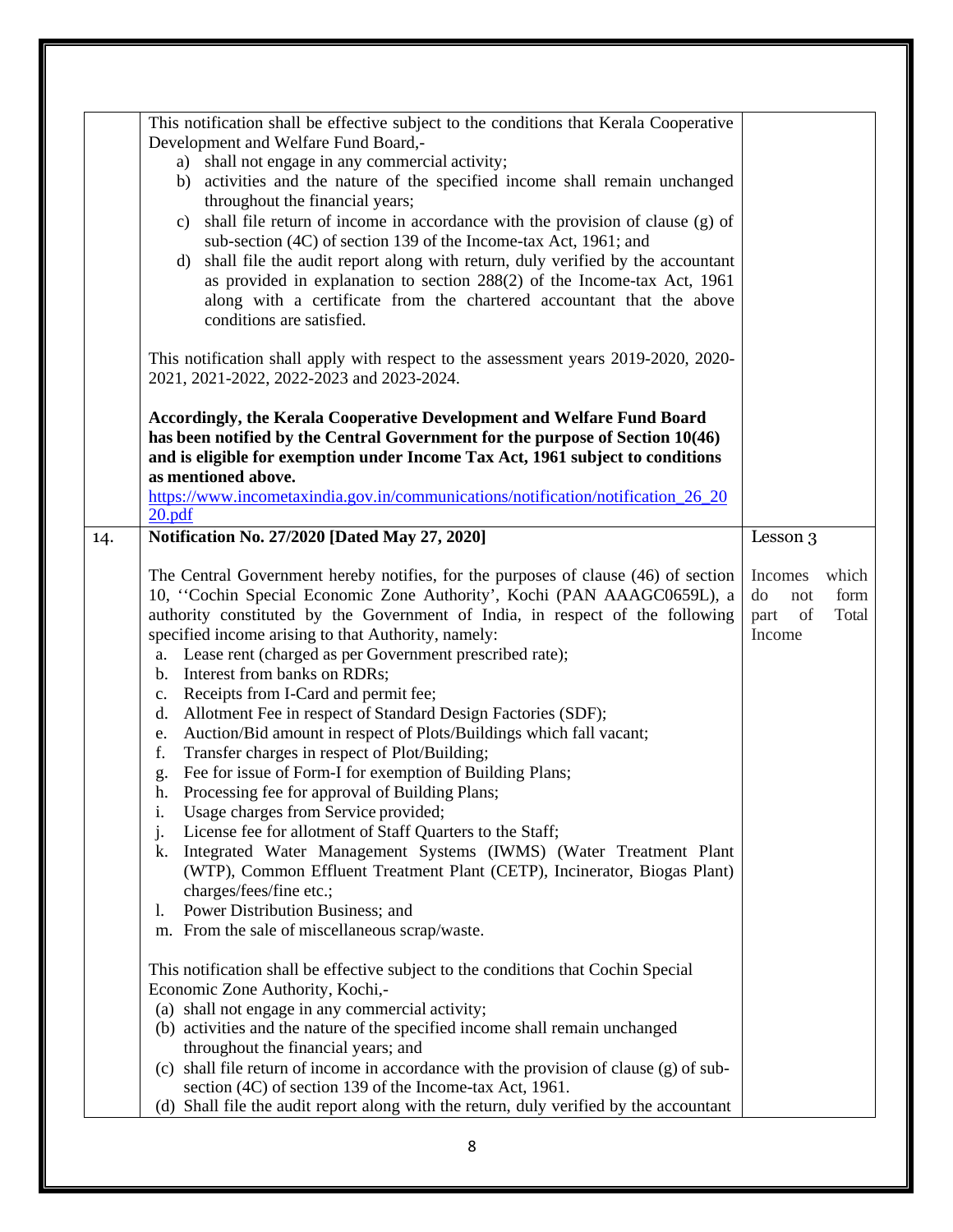|     | as provided in explanation to section 288 (2) of the Income-tax Act, 1961 along<br>with a certificate from the chartered accountant that the above conditions are<br>satisfied.                                                                                                                                                      |                                                    |               |
|-----|--------------------------------------------------------------------------------------------------------------------------------------------------------------------------------------------------------------------------------------------------------------------------------------------------------------------------------------|----------------------------------------------------|---------------|
|     | This notification shall be deemed to have been applied for the assessment years<br>2018-2019 and 2019-2020 and shall apply with respect to the assessment years 2020-<br>2021, 2021-2022 and 2022-2023.                                                                                                                              |                                                    |               |
|     | Accordingly, the Cochin Special Economic Zone Authority has been notified by<br>the Central Government for the purpose of Section 10(46) and is eligible for<br>exemption under Income Tax Act, 1961 subject to conditions as mentioned<br>above.                                                                                    |                                                    |               |
|     | https://www.incometaxindia.gov.in/communications/notification/notification_27_20<br>20.pdf                                                                                                                                                                                                                                           |                                                    |               |
| 15. | Notification No. 28/2020 [Dated May 27, 2020]                                                                                                                                                                                                                                                                                        | Lesson 3                                           |               |
|     | The Central Government hereby notifies, for the purposes of clause (46) of section<br>10, "Uttarakhand Environment Protection & Pollution Control Board',<br>Dehradun(PAN AAALU0160D), a Board constituted by the Government of<br>Uttarakhand, in respect of the following specified income arising to that Board,<br>namely:       | Incomes which<br>do<br>not<br>of<br>part<br>Income | form<br>Total |
|     | (a) consent fee;<br>(b) no objection certificate fee;<br>(c) bio medical waste fee;                                                                                                                                                                                                                                                  |                                                    |               |
|     | (d) hazardous fee;<br>(e) stack/analysis fee;                                                                                                                                                                                                                                                                                        |                                                    |               |
|     | (f) bank guarantee forfeited;<br>(g) income against RTI application charges;<br>(h) reimbursement of the expense received from Central Pollution Control Board<br>towards National Air Monitoring Programes;                                                                                                                         |                                                    |               |
|     | (i) monitoring fees;<br>interest from savings accounts $&$ FDRs;<br>(i)<br>(k) public hearing fee;                                                                                                                                                                                                                                   |                                                    |               |
|     | (1) interest from house loan advance to staff; and<br>(m) income by sale of old scrap items and tender fee etc.                                                                                                                                                                                                                      |                                                    |               |
|     | This notification shall be effective subject to the conditions that Uttarakhand<br>Environment Protection and Pollution Control Board,-<br>(a) shall not engage in any commercial activity;                                                                                                                                          |                                                    |               |
|     | (b) activities and the nature of the specified income shall remain unchanged<br>throughout the financial years; and<br>(c) shall file return of income in accordance with the provision of clause (g) of sub-                                                                                                                        |                                                    |               |
|     | section (4C) of section 139 of the Income-tax Act, 1961.<br>(d) shall file the Audit report along with the Return, duly verified by the accountant<br>as provided in explanation to section 288(2) of the Income-tax Act, 1961 along<br>with a certificate from the chartered accountant that the above conditions are<br>satisfied. |                                                    |               |
|     | This notification shall apply with respect to the assessment years 2020-2021, 2021-<br>2022, 2022-2023, 2023-2024 and 2024-2025.                                                                                                                                                                                                     |                                                    |               |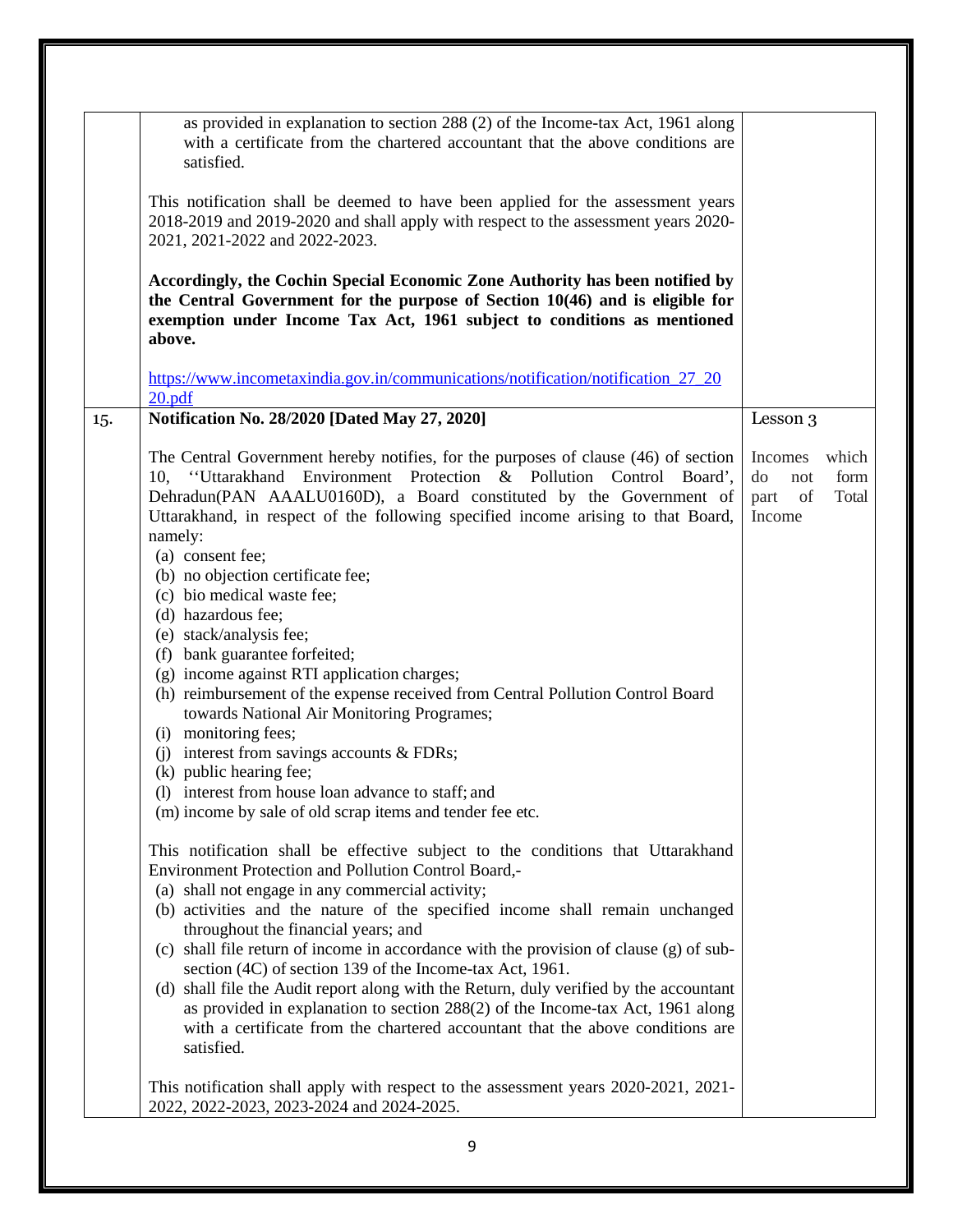|                                                                    | Board has been notified by the Central Government for the purpose of Section<br>10(46) and is eligible for exemption under Income Tax Act, 1961 subject to<br>conditions as mentioned above.<br>https://www.incometaxindia.gov.in/communications/notification/notification_28_20                                                                                                                                                                                                                                                                                                                                                                                                                                                                                                                                                                                                                                                                                                                                                                                                                                                                                                                                                                                                                                                                                                                                                                                                                                                                                                                                                                                                                                                                                                                                                                                              |                          |
|--------------------------------------------------------------------|-------------------------------------------------------------------------------------------------------------------------------------------------------------------------------------------------------------------------------------------------------------------------------------------------------------------------------------------------------------------------------------------------------------------------------------------------------------------------------------------------------------------------------------------------------------------------------------------------------------------------------------------------------------------------------------------------------------------------------------------------------------------------------------------------------------------------------------------------------------------------------------------------------------------------------------------------------------------------------------------------------------------------------------------------------------------------------------------------------------------------------------------------------------------------------------------------------------------------------------------------------------------------------------------------------------------------------------------------------------------------------------------------------------------------------------------------------------------------------------------------------------------------------------------------------------------------------------------------------------------------------------------------------------------------------------------------------------------------------------------------------------------------------------------------------------------------------------------------------------------------------|--------------------------|
| 20.pdf                                                             |                                                                                                                                                                                                                                                                                                                                                                                                                                                                                                                                                                                                                                                                                                                                                                                                                                                                                                                                                                                                                                                                                                                                                                                                                                                                                                                                                                                                                                                                                                                                                                                                                                                                                                                                                                                                                                                                               |                          |
|                                                                    | Notification No. 30/2020 [Dated May 28, 2020]                                                                                                                                                                                                                                                                                                                                                                                                                                                                                                                                                                                                                                                                                                                                                                                                                                                                                                                                                                                                                                                                                                                                                                                                                                                                                                                                                                                                                                                                                                                                                                                                                                                                                                                                                                                                                                 | Lesson 9                 |
|                                                                    | The Central Board of Direct Taxes hereby makes the Income-tax (11th Amendment)<br>Rules, 2020 which shall come into force from the 1st day of June, 2020.<br>(i) rule 31AB shall be omitted;<br>(ii) after rule 114H, the rule I shall be inserted, namely:-                                                                                                                                                                                                                                                                                                                                                                                                                                                                                                                                                                                                                                                                                                                                                                                                                                                                                                                                                                                                                                                                                                                                                                                                                                                                                                                                                                                                                                                                                                                                                                                                                  | Procedural<br>Compliance |
|                                                                    | "Annual Information Statement                                                                                                                                                                                                                                                                                                                                                                                                                                                                                                                                                                                                                                                                                                                                                                                                                                                                                                                                                                                                                                                                                                                                                                                                                                                                                                                                                                                                                                                                                                                                                                                                                                                                                                                                                                                                                                                 |                          |
| Sl.<br>No<br>(i)<br>(ii)<br>(iii)<br>(iv)<br>(v)<br>(vi)<br>20.pdf | The Principal Director General of Income-tax (Systems) or the Director General of<br>Income-tax (Systems) or any person authorised by him shall, under section 285BB of<br>the Income-tax Act, 1961, upload in the registered account of the assessee an annual<br>information statement in Form No. 26AS containing the information specified in<br>column (2) of the table below, which is in his possession within three months from<br>the end of the month in which the information is received by him:<br>Nature of information<br>Information relating to tax deducted or collected at source<br>Information relating to specified financial transaction<br>Information relating to payment of taxes<br>Information relating to demand and refund<br>Information relating to pending proceedings<br>Information relating to completed proceedings<br>The Board may also authorise the Principal Director General of Income-tax<br>(Systems) or the Director General of Income-tax (Systems) or any person authorised<br>by him to upload the information received from any officer, authority or body<br>performing any function under any law or the information received under an<br>agreement referred to in section 90 or section 90A of the Income-tax Act, 1961 or the<br>information received from any other person to the extent as it may deem fit in the<br>interest of the revenue in the annual information statement referred to in $sub-rule(1)$ .<br>Accordingly, the Principal Director General of Income-tax (Systems) or the<br>Director General of Income-tax (Systems) or any person authorised by him<br>shall required to upload an annual information statement containing the<br>information as specified above in the registered account of the assessee.<br>https://www.incometaxindia.gov.in/communications/notification/notification 30 20 |                          |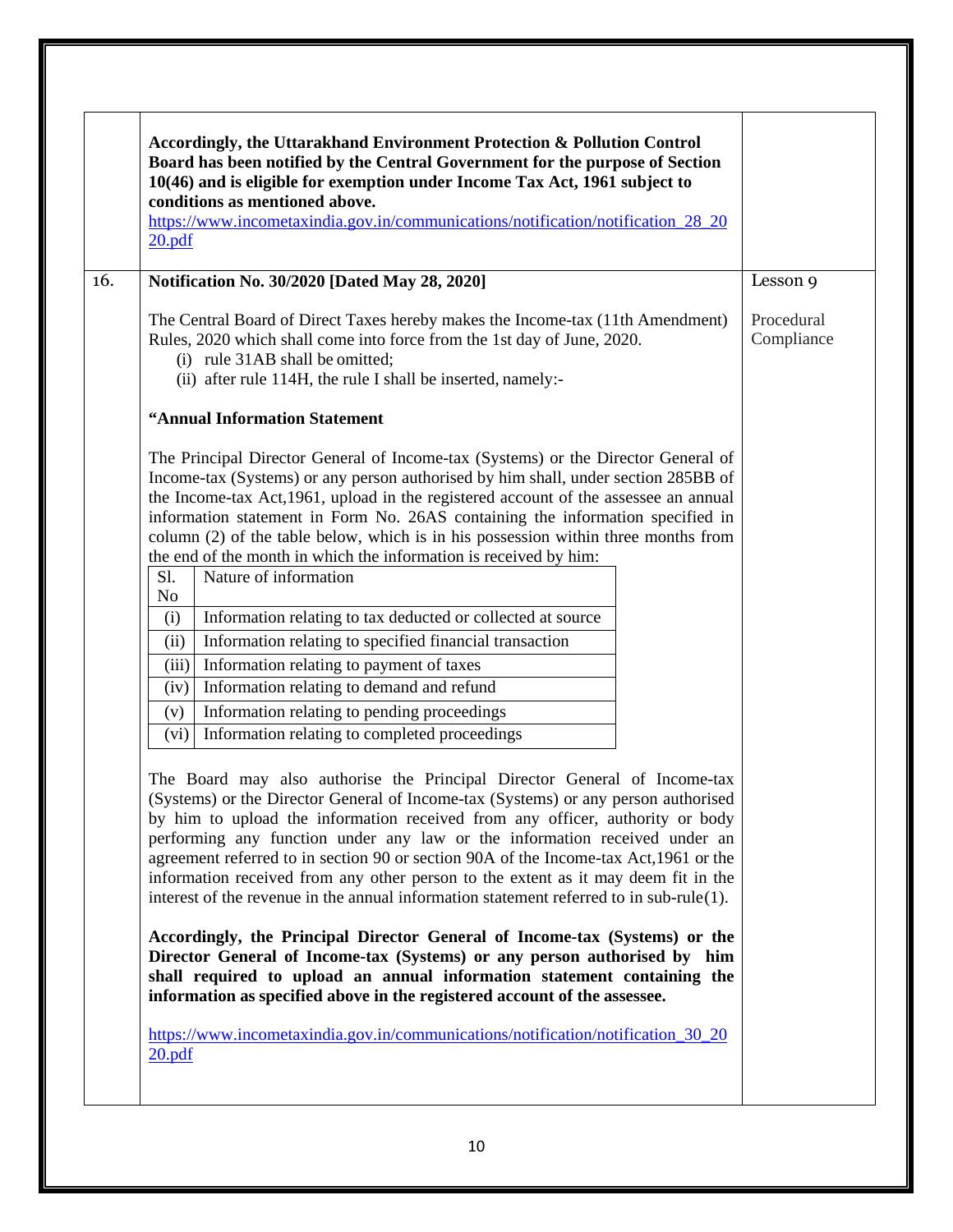|                                                                  | Notification No. 32/2020 [Dated June 12, 2020]                                                                                                                                                                                                                                                                                                                                                                                                                                           | Lesson 4<br>(Part IV)                                                  |
|------------------------------------------------------------------|------------------------------------------------------------------------------------------------------------------------------------------------------------------------------------------------------------------------------------------------------------------------------------------------------------------------------------------------------------------------------------------------------------------------------------------------------------------------------------------|------------------------------------------------------------------------|
| <b>Financial Year</b>                                            | <b>Cost Inflation Index</b>                                                                                                                                                                                                                                                                                                                                                                                                                                                              | <b>Capital Gains</b>                                                   |
| 2020-210                                                         | 301                                                                                                                                                                                                                                                                                                                                                                                                                                                                                      |                                                                        |
|                                                                  | This notification shall come into force with effect from 1st day of April, 2021 and<br>shall accordingly apply to the assessment year 2021-22 and subsequent years.<br>https://www.incometaxindia.gov.in/communications/notification/notification_32_20                                                                                                                                                                                                                                  |                                                                        |
| 20.pdf                                                           |                                                                                                                                                                                                                                                                                                                                                                                                                                                                                          |                                                                        |
|                                                                  | Notification No. 33/2020 [Dated June 23, 2020]                                                                                                                                                                                                                                                                                                                                                                                                                                           | Lesson 3                                                               |
|                                                                  | The Central Government hereby notifies for the purposes of the section $10(46)$ ,<br>'Greater Noida Industrial Development Authority', (PAN AAALG0129L), an<br>authority constituted by the State Government of Uttar Pradesh, in respect of the<br>following specified income arising to that Commission, namely:                                                                                                                                                                       | which<br>Incomes<br>form<br>do<br>not<br>Total<br>of<br>part<br>Income |
| on the funds deposited in the banks;                             | (a) Grants received from the State Government;<br>(b) Moneys received from the disposal/90 years lease of immovable properties;<br>(c) Moneys received by the way of lease rent & fees or any other charges from the<br>disposal/90 years lease of immovable properties; (d) The amount of interest earned<br>(e) The amount of interest/penalties received on the deferred payment received from<br>the Allotees of various immovable properties; and                                   |                                                                        |
| immovable properties.<br><b>Industrial Development Authority</b> | (f) Water, sewerage and other municipal charges from the Allotees of various<br>This notification shall be effective subject to the conditions that Greater Noida                                                                                                                                                                                                                                                                                                                        |                                                                        |
|                                                                  | (a) shall not engage in any commercial activity;<br>(b) activities and the nature of the specified income shall remain unchanged<br>throughout the financial years; and<br>(c) shall file return of income in accordance with the provision of clause (g) of<br>sub-section (4C) of section 139 of the Income-tax Act, 1961.<br>(d) shall file the Audit report along with the Return, duly verified by the<br>accountant as provided in explanation to section 288(2) of the Income-tax |                                                                        |
|                                                                  | Act, 1961 along with a certificate from the chartered accountant that the<br>above conditions are satisfied.                                                                                                                                                                                                                                                                                                                                                                             |                                                                        |
|                                                                  | This notification shall be deemed to have been applied for the period from 01-06-<br>$2011$ to $31-03-2012$ in the assessment year of $2012-2013$ and also from the<br>assessment years 2013-2014, 2014-2015, 2015-2016 and 2016-2017.                                                                                                                                                                                                                                                   |                                                                        |
| mentioned above.                                                 | Accordingly, the Greater Noida Industrial Development Authority' has been<br>notified by the Central Government for the purpose of Section $10(46)$ and is<br>eligible for exemption under Income Tax Act, 1961 subject to conditions as                                                                                                                                                                                                                                                 |                                                                        |
|                                                                  | https://www.incometaxindia.gov.in/communications/notification/notification_33_                                                                                                                                                                                                                                                                                                                                                                                                           |                                                                        |
|                                                                  |                                                                                                                                                                                                                                                                                                                                                                                                                                                                                          |                                                                        |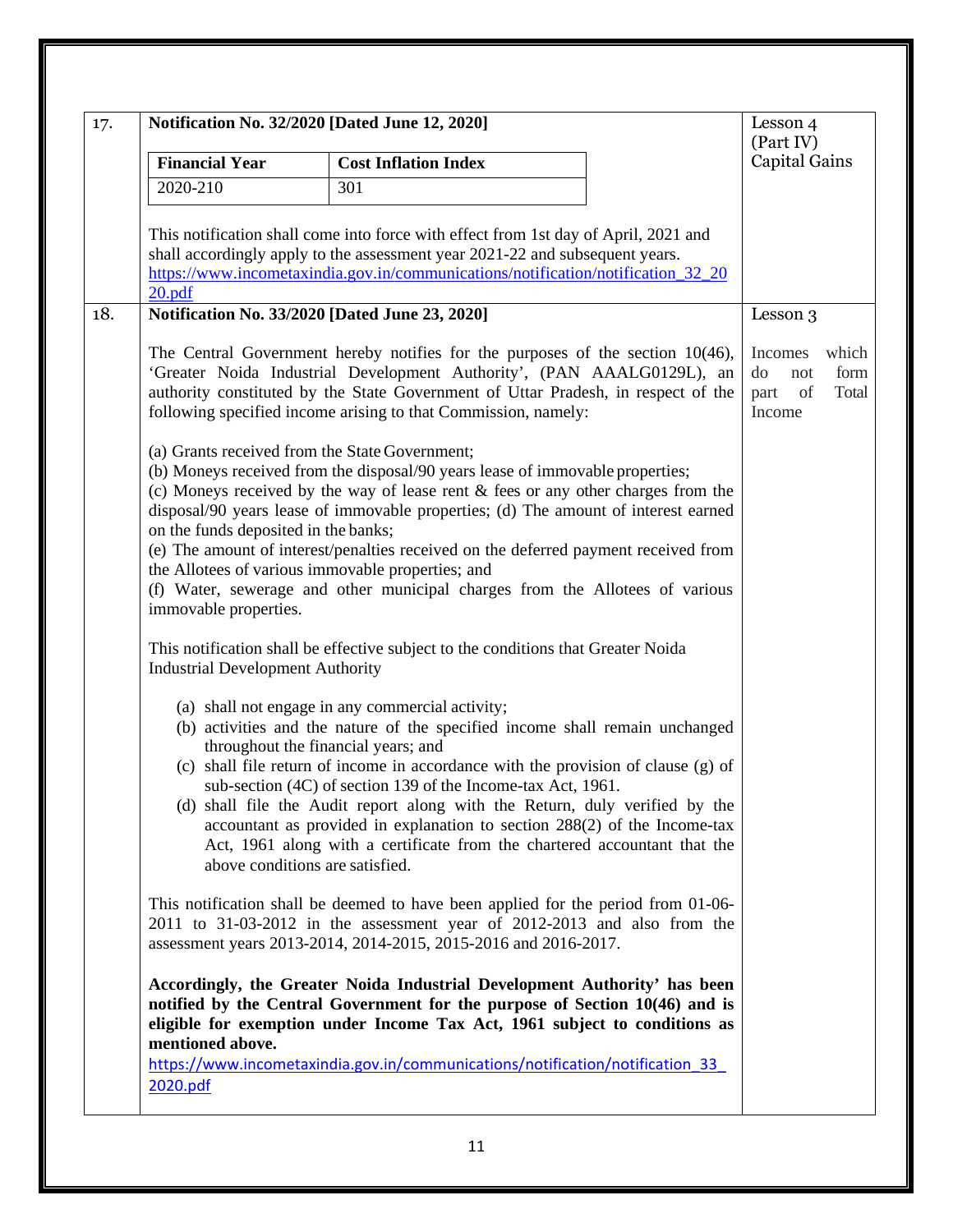| 19. | Notification No. 34/2020 [Dated June 23, 2020]                                                                                                                                                                                                                                                                                                                                                                                                                                                                                                                                                                                                                                                                                                                          | Lesson 3                                                                                  |
|-----|-------------------------------------------------------------------------------------------------------------------------------------------------------------------------------------------------------------------------------------------------------------------------------------------------------------------------------------------------------------------------------------------------------------------------------------------------------------------------------------------------------------------------------------------------------------------------------------------------------------------------------------------------------------------------------------------------------------------------------------------------------------------------|-------------------------------------------------------------------------------------------|
|     | The Central Government hereby notifies for the purposes of the section $10(46)$ ,<br>'Maharashtra Electricity Regulatory Commission, a commission established by the<br>State Government of Maharashtra, in respect of the following specified income<br>arising to that Commission, namely:                                                                                                                                                                                                                                                                                                                                                                                                                                                                            | which<br>Incomes<br>form<br>do<br>not<br>Total<br>part<br>of<br>Income                    |
|     | (a) Grants from Government of Maharashtra;<br>(b) Fees for annual licence;<br>(c) Interest on Fixed Deposit and Savings Account;<br>(d) Fees for application/petition filed;<br>(e) Fees for Documents;<br>(f) Penalty for delayed payment of Annual Licence Fees;<br>$(g)$ Fees for RTI;<br>(h) Sale of Scrap;<br>(i) Interest on Loans and Advances given to employees;<br>(j) Fees for annual performance review;<br>(k) Fees for determination of tariff; and                                                                                                                                                                                                                                                                                                       |                                                                                           |
|     | (1) Fees for initial licence<br>This notification shall be effective subject to the conditions that Maharashtra<br>Electricity Regulatory Commission, Mumbai,<br>(a) shall not engage in any commercial activity;<br>(b) activities and the nature of the specified income shall remain unchanged<br>throughout the financial years; and<br>(c) shall file return of income in accordance with the provision of clause (g) of sub-<br>section (4C) of section 139 of the Income-tax Act, 1961.<br>(d) shall file the Audit report along with the Return, duly verified by the accountant<br>as provided in explanation to section 288(2) of the Income-tax Act, 1961 along with<br>a certificate from the chartered accountant that the above conditions are satisfied. |                                                                                           |
|     | This notification shall apply with respect to the assessment years 2021-2022, 2022-<br>2023, 2023-2024, 2024-2025 and 2025-2026.<br>Accordingly, Maharashtra Electricity Regulatory Commission' has been<br>notified by the Central Government for the purpose of Section $10(46)$ and is<br>eligible for exemption under Income Tax Act, 1961 subject to conditions as<br>mentioned above.<br>https://www.incometaxindia.gov.in/communications/notification/notification 34<br>2020.pdf                                                                                                                                                                                                                                                                                |                                                                                           |
| 20. | Notification No. 36/2020 Dated June 25, 2020<br>The Central Government hereby notifies for the purposes of clause (46) of section 10<br>of the Income-tax Act, 1961, 'Karnataka & Andhra Pradesh Real Estate Regulatory<br>Authority' in respect of the specified income arising to that Authority subject to<br>certain conditions.                                                                                                                                                                                                                                                                                                                                                                                                                                    | Lesson 3<br><b>Incomes</b><br>which<br>form<br>do<br>not<br>Total<br>of<br>part<br>Income |
|     | https://www.incometaxindia.gov.in/communications/notification/notification 36<br>2020.pdf                                                                                                                                                                                                                                                                                                                                                                                                                                                                                                                                                                                                                                                                               |                                                                                           |